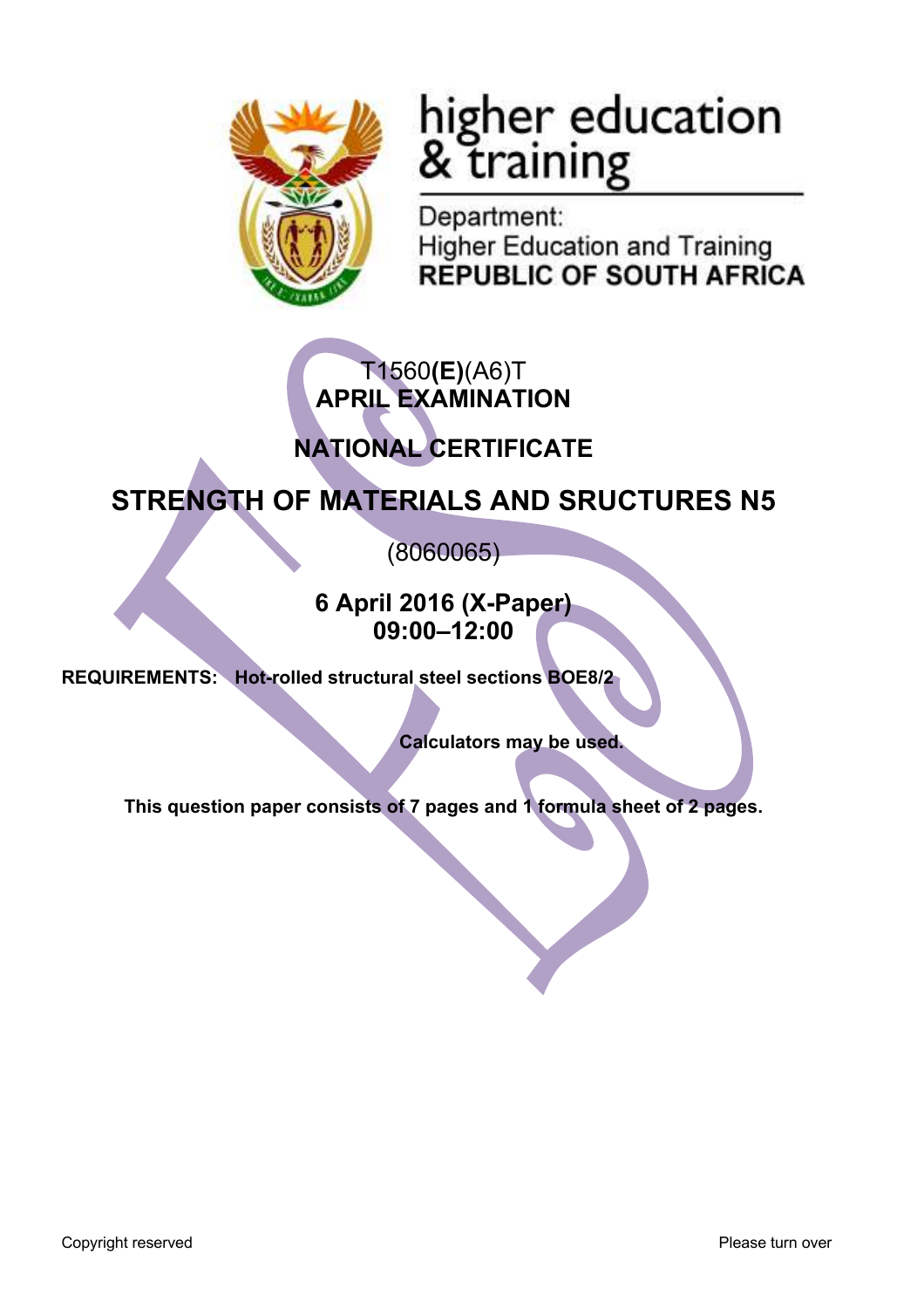## **DEPARTMENT OF HIGHER EDUCATION AND TRAINING REPUBLIC OF SOUTH AFRICA**

NATIONAL CERTIFICATE STRENGTH OF MATERIALS AND STRUCTURES N5 TIME: 3 HOURS MARKS: 100

## **INSTRUCTIONS AND INFORMATION**

- 1. Answer ALL the questions.
- 2. Read ALL the questions carefully.
- 3. Number the answers according to the numbering system used in this question paper.
- 4. Write neatly and legibly.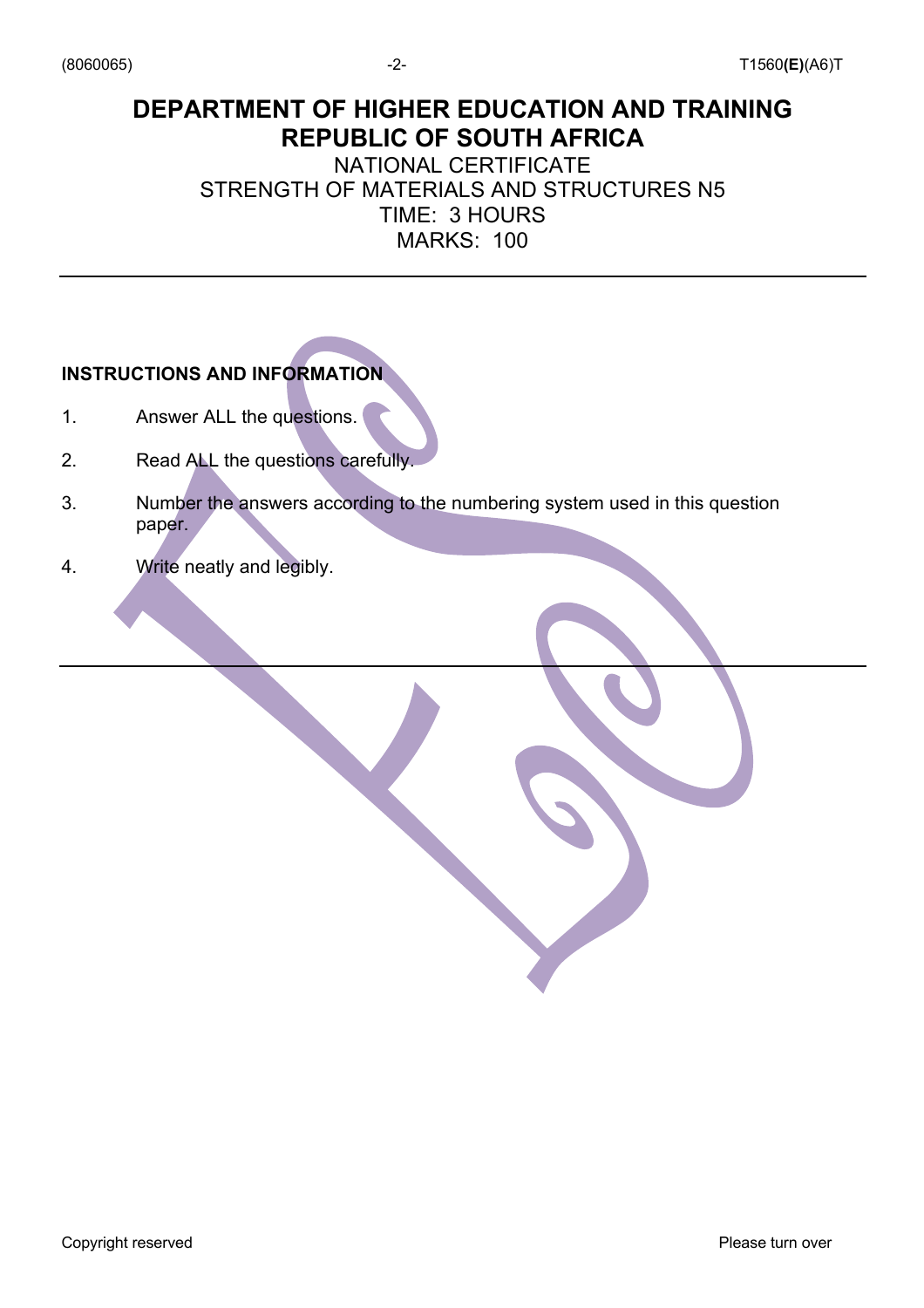Sketch neatly a typical stress-strain graph for mild-steel in good proportions and indicate on it the main important points. **[10]**

#### **QUESTION 2**



FIGURE 1, shows a rod subjected to a tensile load of 125 kN. The maximum tensile stress in the rod is 215 MPa. Take E as 210 GPa.

Calculate the following:

| 2.1 | The diameter of the middle portion                                  | (2)           |
|-----|---------------------------------------------------------------------|---------------|
| 2.2 | The length of the middle portion if the total extension is 0,29 mm. | (6)           |
| 2.3 | The extension of each portion                                       | (6)           |
| 2.4 | The total strain energy absorbed by the rod                         | (2)<br>$[16]$ |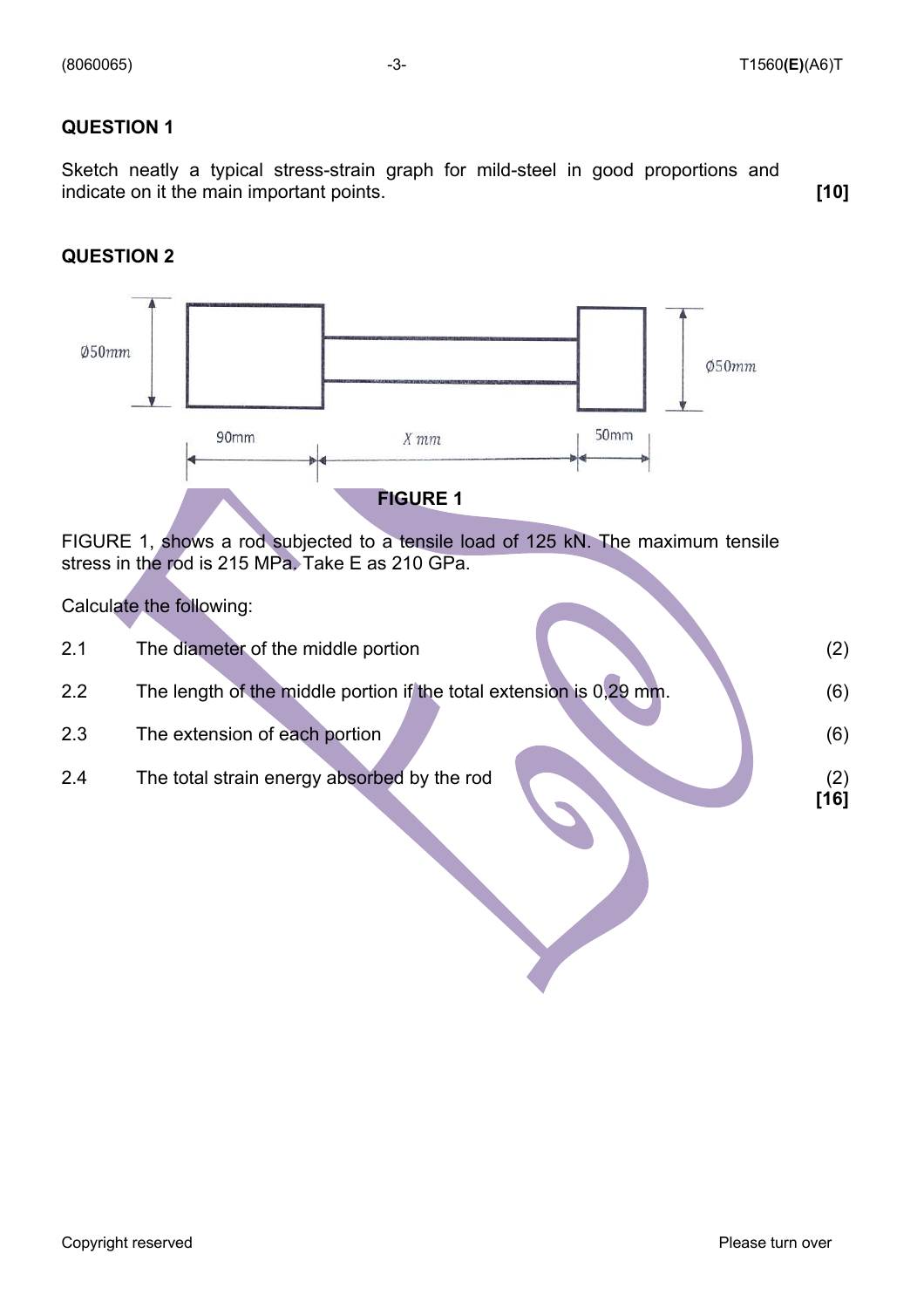

A compound shaft ABC is as shown in FIGURE 2 and it is clamped at A. Portion AB is of aluminium material with a diameter of 80 mm and a length of 280 mm. Portion BC is of brass material with a diameter of 65 mm and unknown length. The shear stress for aluminium is 16 MPa and its modulus of rigidity is 30 GPa. The shear stress for brass is 27 MPa and the corresponding modulus of rigidity is 40 GPa.

Determine the following:

- 3.1 The maximum torque that may be applied at point C for the compound shaft. (5)
- 3.2 The length of the brass portion in order to limit the total angle of twist to 0.56°. (6)

**[11]**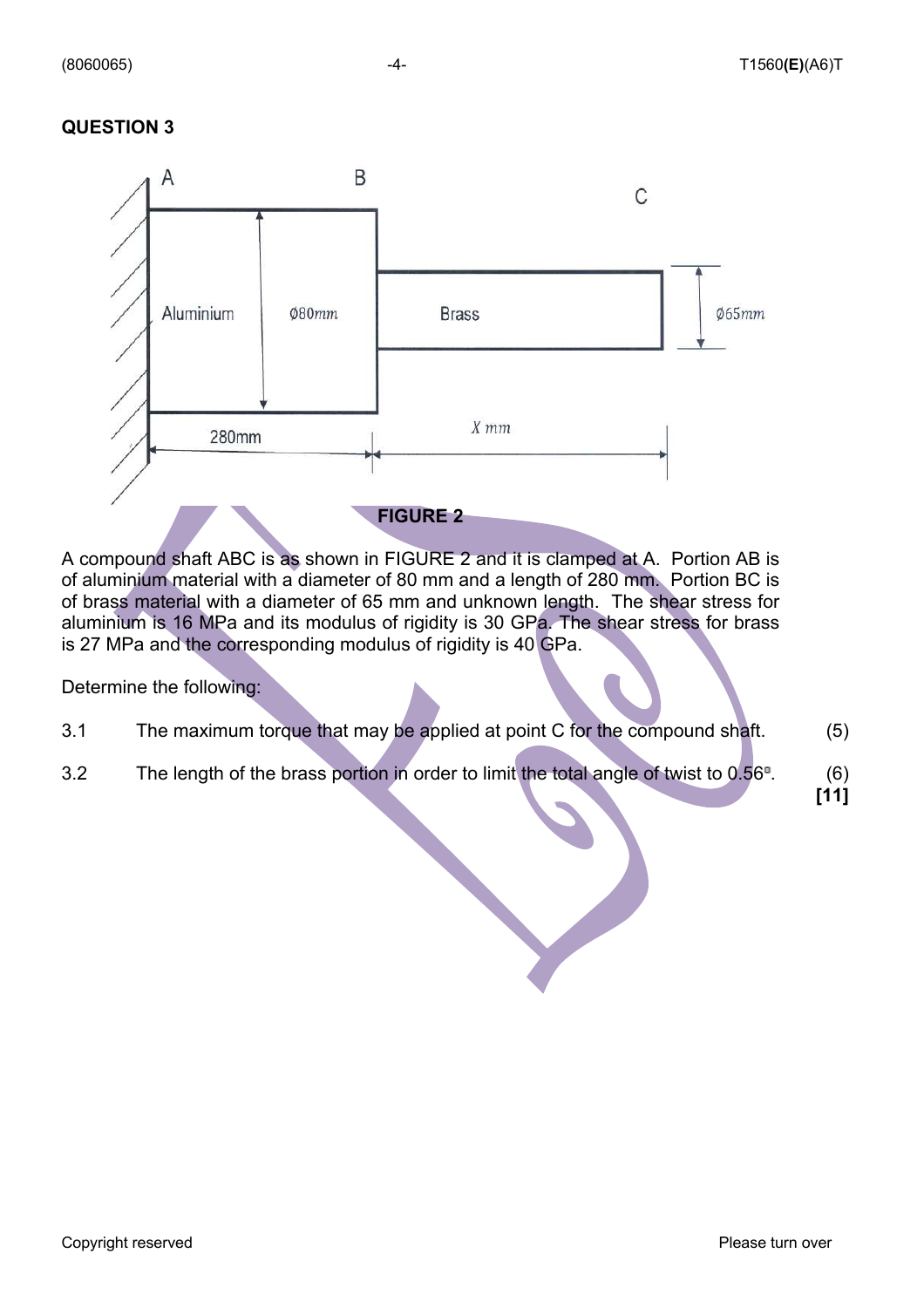A steel bar of 28 mm in diameter and 1.2 m long absorbs 68J of energy at its limit of proportionality under axial loading conditions. The Young's modulus for steel is 200 GPa.

Calculate the following:

| 4.1 | The stress induced in the bar.                          | (3)         |
|-----|---------------------------------------------------------|-------------|
| 4.2 | The load when gradually applied.                        | (2)         |
| 4.3 | The load when suddenly applied.                         | (2)         |
| 4.4 | The load when it is dropped through a height of 130 mm. | (5)<br>[12] |
|     |                                                         |             |

#### **QUESTION 5**

A compound bar consists of a solid steel rod with a cross-sectional area of 2.5 cm<sup>2</sup> and a copper tube with a cross-sectional area of  $735 \text{ m}^2$ . The steel rod fits inside the copper tube and they are both fixed at their ends so that they have the same length all the time. Initially they are both of the length of 80 cm at 30 °C. The temperature of the compound bar is then raised by 80°C whilst their lengths are kept the same.  $E_S$  = 210 GPa,  $\alpha_s$  = 12 × 10<sup>-6</sup>/°C,  $E_C$  = 100 GPa and  $\alpha_c$  = 18 × 10<sup>-6</sup>/°C.

Calculate the following:

- 5.1 The magnitude and nature of stresses induced by the temperature change. (7)
- 5.2 The resultant stresses when an external axial tensile force of 40 kN is applied in addition to the temperature change. (8)

#### **QUESTION 6**

A steel pipe is used to convey oil between two points. The pipe can be assumed to be simply supported at its ends with a span of 15 m. The density of oil is 880 kg/m<sup>3</sup> and that of steel is  $7850 \text{ kg/m}^3$ . Stress in the pipe is limited to 90 MPa.

Calculate the dimensions of the pipe given that the diameter ratio is 1.05 : 1. **[10]**

**[15]**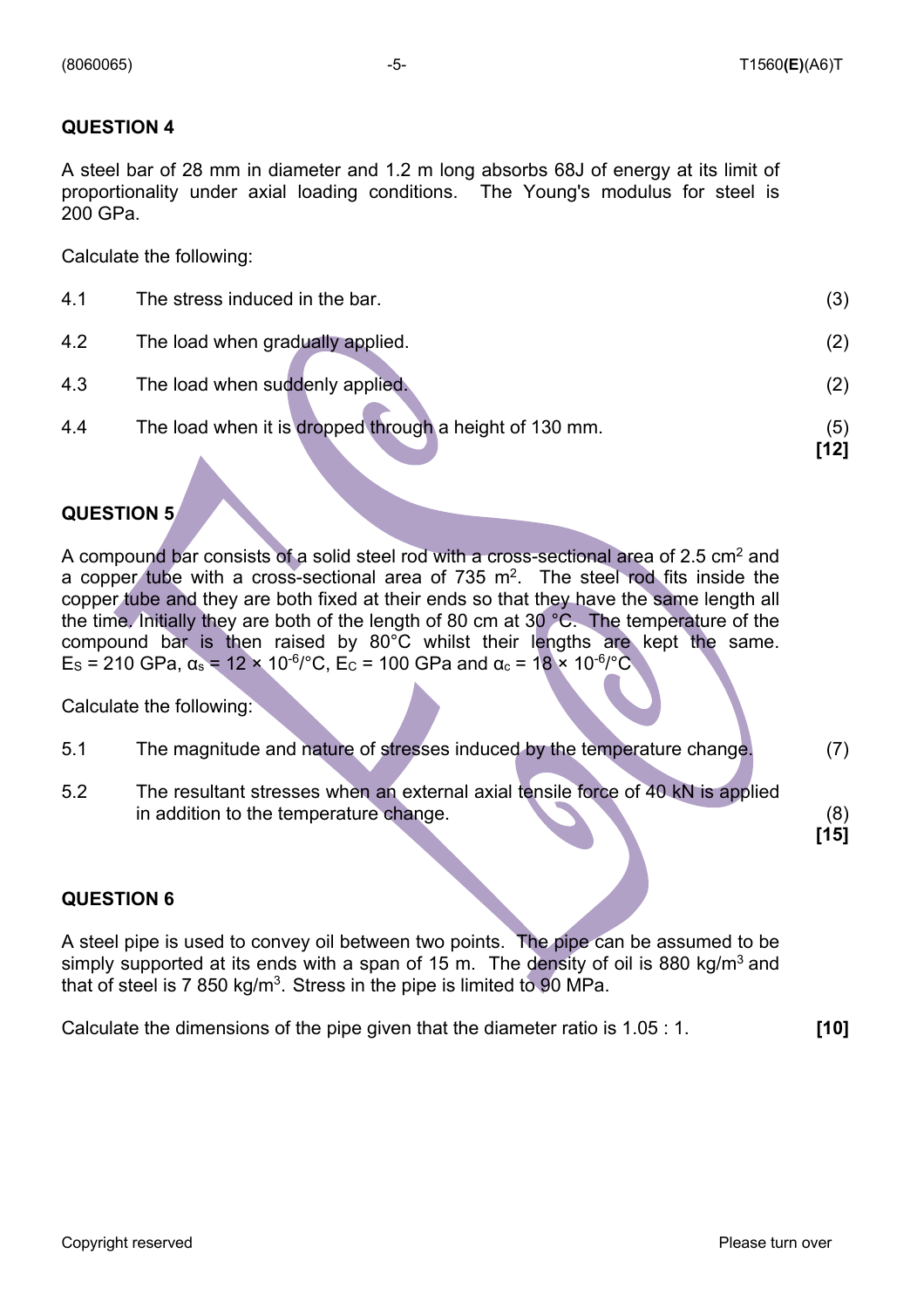A thin cylindrical pipe with a diameter of 300 mm and a thickness of 6 mm is closed at its ends with plates of the same material and thickness as the pipe. It is then subjected to an internal pressure of 5,5 MPa.

Calculate the following:

- 7.1 The circumferential and longitudinal stresses induced. (4)
- 7.2 The compressive load required to reduce the longitudinal stress to zero. (2)

 **[6]**

#### **QUESTION 8**

A straight bar of steel 1.5 m long and 30 mm by 7 mm in section is mounted in a testing machine and loaded axially in compression till it buckles.

Make use of Euler formula  $E = 200$  GPa.

Calculate the following:

| 8.1 | The critical load when both ends are hinged.                  | (4) |
|-----|---------------------------------------------------------------|-----|
| 8.2 | The critical load when one end is pinned and the other fixed. | 2)  |
| 8.3 | The critical load when both ends are fixed.                   | [8] |
|     |                                                               |     |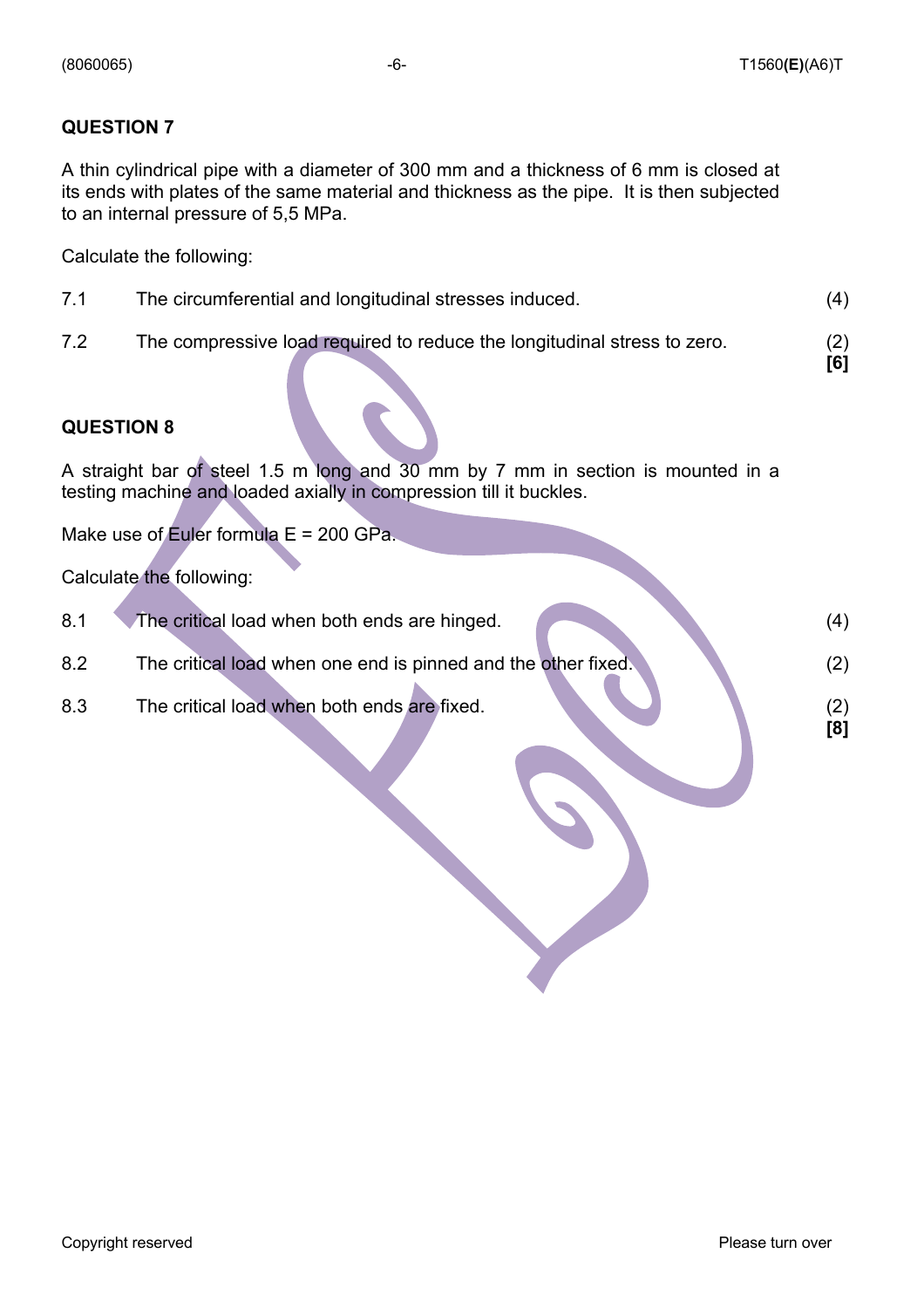Graphically determine the magnitude and nature of forces in each member of the frame work shown in FIGURE 3.

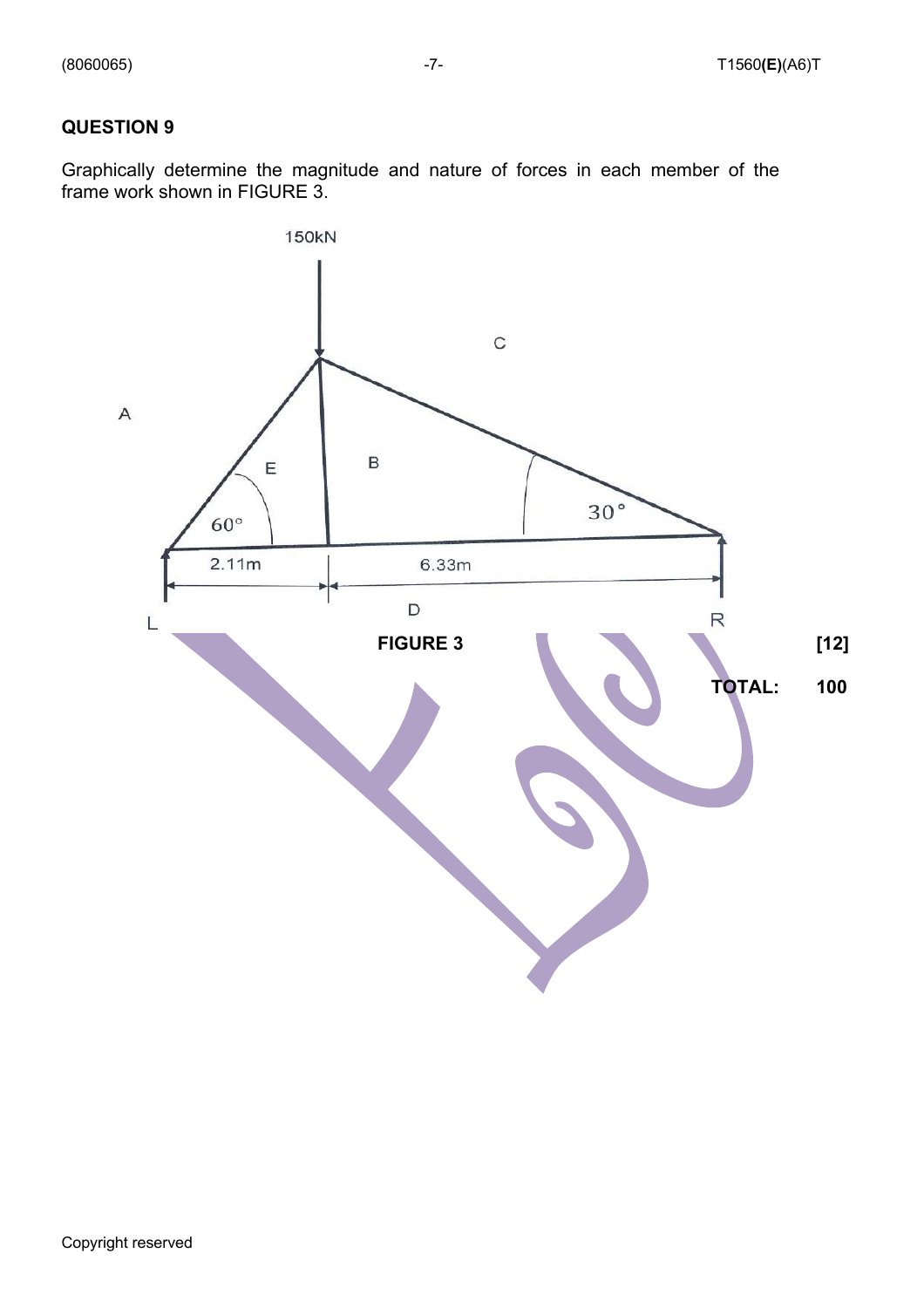### **STRENGTH OF MATERIALS AND STRUCTURES N5**

Any applicable equation or formula may be used.

$$
\sigma = \frac{F}{A}
$$
\n
$$
M = \frac{WL}{8}
$$
\n
$$
E = \frac{2L}{Ax}
$$
\n
$$
F\left(\frac{L}{A_E} + \frac{L}{A_2E}\right) = \lambda t (\alpha_2 - \alpha_1)
$$
\n
$$
F\left(\frac{L_1}{A_E} + \frac{L_2}{A_2E}\right) = L_1 \alpha_1 \Delta t + L_2 \alpha_2 \Delta t
$$
\n
$$
U = \frac{1}{2} Fx
$$
\n
$$
U = \frac{1}{2} Fx
$$
\n
$$
U = \frac{2}{2} \frac{2}{2} Fx
$$
\n
$$
V = \frac{F^2 L}{24E}
$$
\n
$$
V = \frac{-b \pm \sqrt{b^2 - 4ac}}{2a}
$$
\n
$$
T = \frac{\pi}{16} \frac{D^4}{2a}
$$
\n
$$
T = \frac{\pi}{16} \frac{D^4 - d^4}{2a}
$$
\n
$$
T = \frac{\pi}{16} \frac{D^3}{2a}
$$
\n
$$
T = \frac{\pi}{16} \frac{D^3}{2a}
$$
\n
$$
T = \frac{\pi}{16} \frac{D^3}{2a}
$$
\n
$$
\sigma = \frac{10,2 \text{ } TL}{G D^4}
$$
\n
$$
\sigma = \frac{10,2 \text{ } TL}{G D^4}
$$
\n
$$
T = \frac{V}{V} = \frac{1}{R}
$$
\n
$$
T = \frac{V}{V} = \frac{1}{R}
$$
\n
$$
T = \frac{V}{V} = \frac{1}{R}
$$
\n
$$
T = \frac{V}{V} = \frac{1}{R}
$$
\n
$$
T = \frac{V}{V} = \frac{1}{R}
$$
\n
$$
T = \frac{V}{V} = \frac{1}{R}
$$
\n
$$
T = \frac{V}{V} = \frac{1}{R}
$$
\n
$$
V = \frac{1}{V} \frac{V}{A}
$$
\n
$$
V = \frac{1}{V} \frac{V}{A}
$$
\n
$$
V = \frac{1}{V} \frac{V}{A}
$$
\n
$$
V = \frac{1}{V
$$

Copyright reserved **Please** turn over